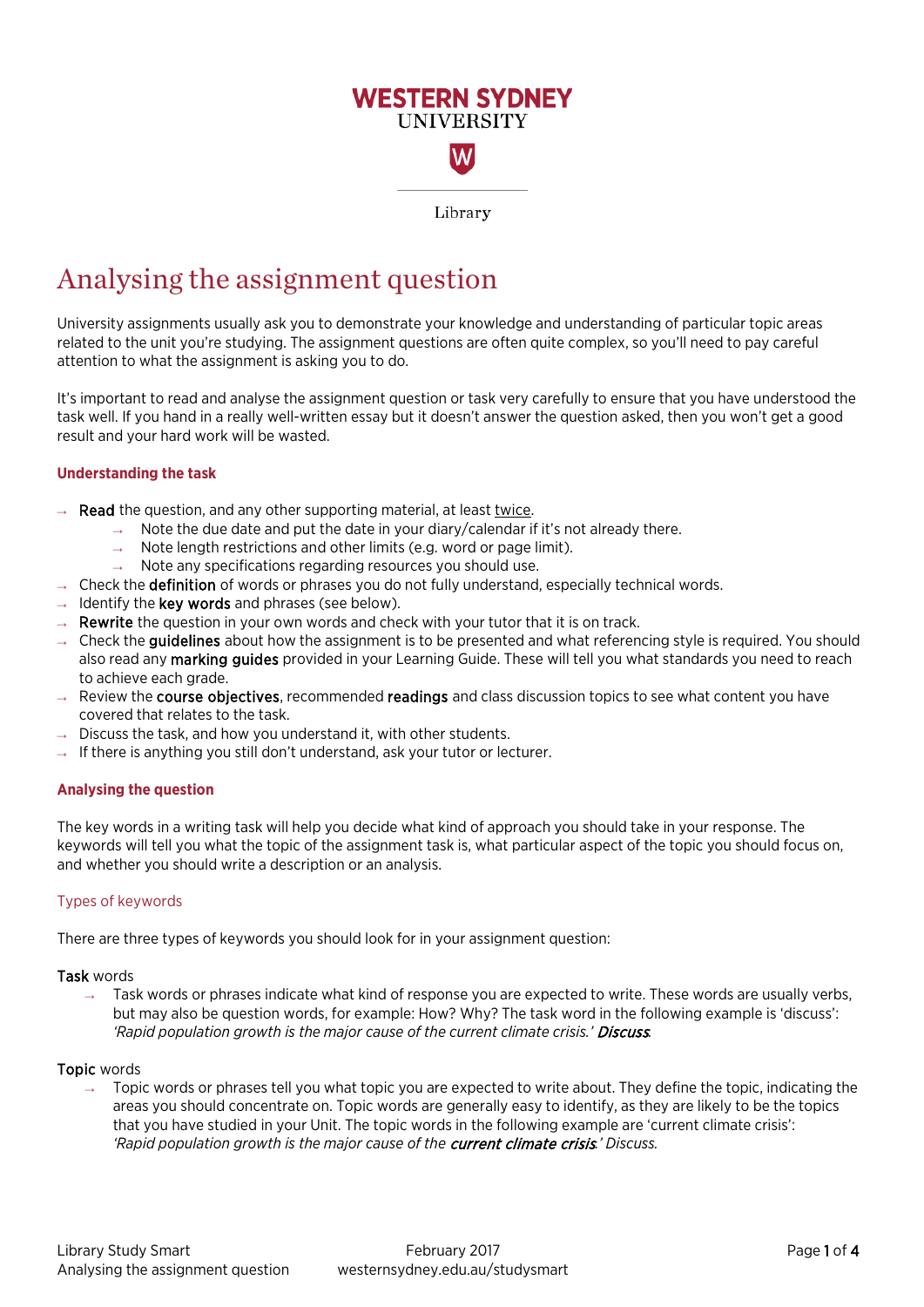## Focus words

 $\rightarrow$  Focus words are the specific aspects of the topic you are asked to pay particular attention to as you write about the topic. The focus words/phrases in the following example are 'rapid population growth' and 'major cause': *'*Rapid population growth *is the* major cause *of the current climate crisis.' Discuss.*

In the example question used above, you are being asked to discuss the given statement. So you need to consider this claim about the current climate crisis in light of other views on the topic, and decide whether the claim is valid.

Here are two more examples:

*Schoolies week is an important rite of passage for Australian teenagers. Discuss.*

Task word: Discuss Topic words: Schoolies week Focus words: Important, rite of passage, Australian teenagers

> Since sustainability is a key concept of the twenty-first century, it should be included as part of the curriculum of *primary and secondary students throughout Australia. Do you agree?*

| Task phrase: I              | Do you agree? (i.e. discuss or evaluate the claim)                                      |
|-----------------------------|-----------------------------------------------------------------------------------------|
| Topic words: Sustainability |                                                                                         |
| Focus words:                | Should be included as part of the curriculum, primary and secondary students, Australia |

(Adapted from UniStep Guide, 2013, p. 77).

### Common writing tasks

You'll find that your writing at university falls into two main categories: descriptive and analytical. In descriptive writing, you'll mainly be gathering and repackaging information in a systematic way. In analytical writing, you have to evaluate and analyse information and then synthesise it in an original way.

| <b>Descriptive writing</b> | <b>Analytical writing</b> |
|----------------------------|---------------------------|
| Gathering information      | Evaluating information    |
| Repackaging information    | Analysing information     |
| Classifying information    | Synthesising information  |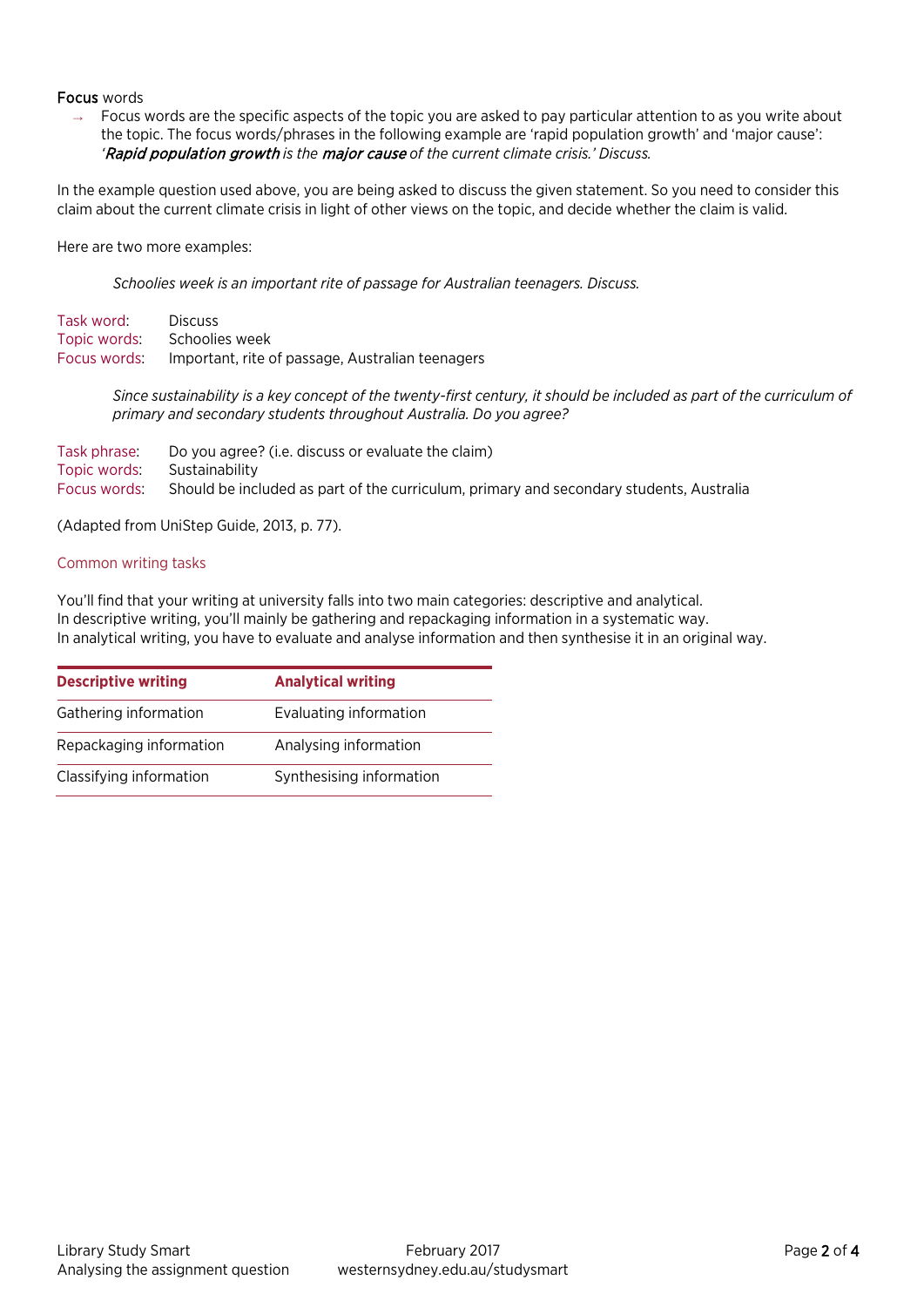The table below shows examples of common tasks in each category of writing. You can also download a Common Task Words List that gives examples of essay questions for the most common task words, and keep it near your study space as a handy guide.

| <b>Descriptive writing</b> |                                                                        |                | <b>Analytical writing</b>                                                                          |  |
|----------------------------|------------------------------------------------------------------------|----------------|----------------------------------------------------------------------------------------------------|--|
| Define                     | Give the exact meaning of a term                                       | Analyse        | Identify the components of a concept, theory or<br>plan and describe the relationship between them |  |
| Describe                   | Identify and outline the attributes or<br>characteristics of a subject | Compare        | Identify the similarities and differences between<br>concepts, theories, plans or objects          |  |
| Explain                    | Describe features so they can be easily<br>understood                  | Contrast       | Identify the differences between concepts,<br>theories, plans or objects                           |  |
| <b>Illustrate</b>          | Explain and give examples                                              | Criticise      | Identify the weak points of a concept or theory                                                    |  |
| Outline                    | List or describe the most important<br>features                        | <b>Discuss</b> | Identify different approaches to a question or<br>problem and decide which is most valid or useful |  |
| State                      | Describe precisely the content of a law,<br>theory or concept          | Describe       | Identify different approaches to a question or<br>problem                                          |  |
| Summarise                  | Briefly present all the main points                                    | Evaluate       | Decide whether a concept, theory, plan or action is<br>valid or useful                             |  |
|                            |                                                                        | Examine        | Identify the strengths and weaknesses of a<br>concept or theory                                    |  |

(Adapted from Brick, 2011, pp. 26-30).

You may have noticed that the word 'describe' appears in both lists. This verb can be used for both types of writing. To work out which kind of response you are required to write, you will need to look carefully at the topic of the question.

In general, if the topic is something that is generally well understood and agreed upon, e.g. 'describe the process of photosynthesis in plants' or 'describe the life cycle of a mosquito', then you are most likely being asked to write a purely descriptive piece.

If the topic is something that could be approached in a number of ways, e.g. 'describe different theories of human language acquisition', then you are most likely being asked for an analytical piece of writing that involves a combination of 'compare', 'contrast', 'evaluate', and 'examine'.

(Adapted from Brick, 2011, p. 30).

# Question words

Sometimes the task is set by a question word instead of a verb. Some of the most common question words are:

- → What is/was…? What impact/effect…? In what ways…? How does/did…? How far…? These are usually 'describe' or 'explain' type essays
- → Why…? How far…? To what extent…? How effectively…? Was...? Do you agree? Is this fair comment? How important…? What do you think? These are usually analytical 'argue' or 'discuss' type essays

(Adapted from UniStep Guide, 2013, p. 59).

Of course, these question words only make sense when read in conjunction with the focus and topic words. But even then, it can sometimes be difficult to identify what you actually have to do, and you may need to clarify the task with your tutor or lecturer before going any further.



Watc[h Analysing your assignment question](http://handle.westernsydney.edu.au:8081/1959.7/LIB-AYEQ) (video), 2:35 via the Library for more help.